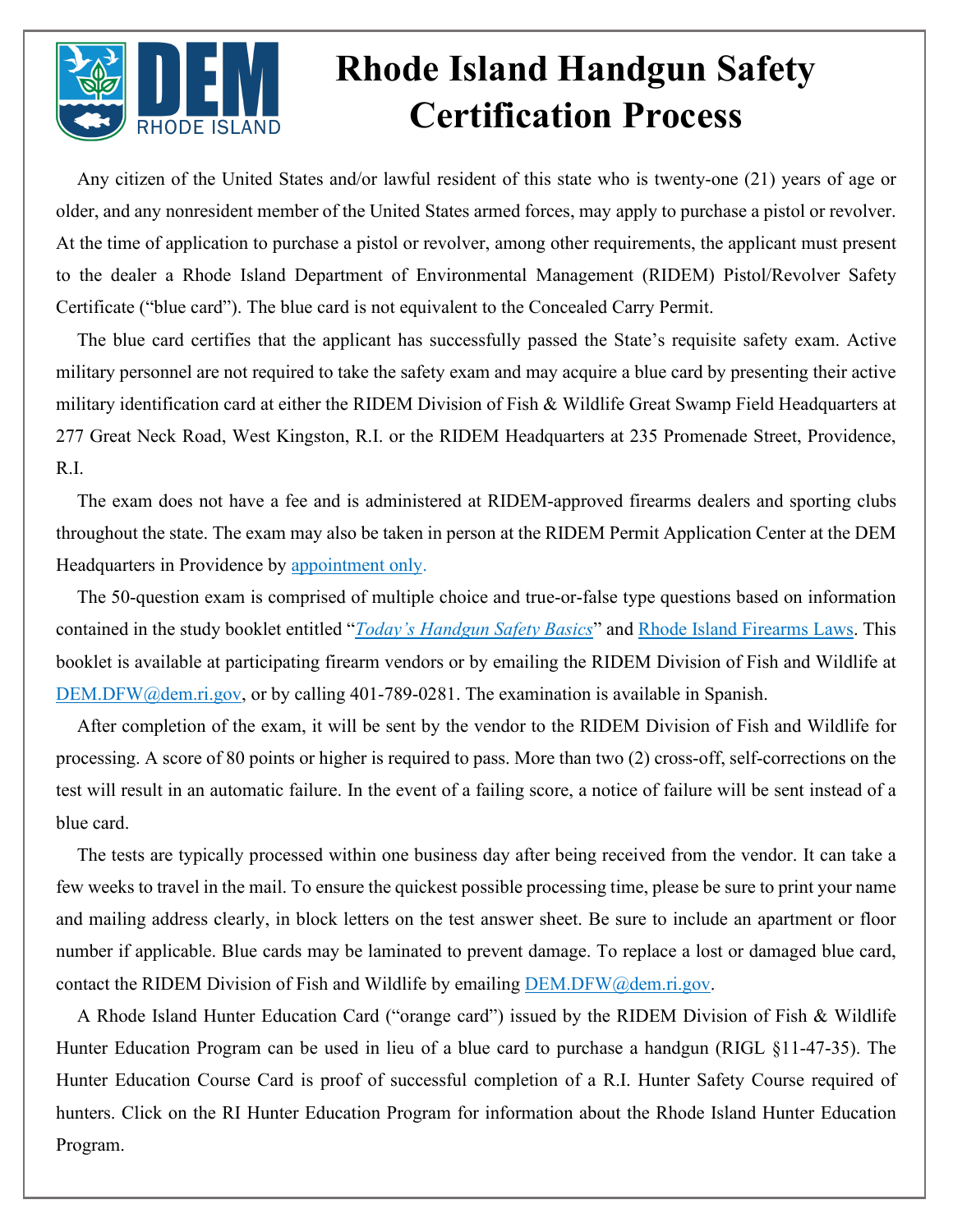## **Rhode Island Handgun Safety Certification Testing Locations 2022**

| <b>Testing Location</b>           | <b>Address</b>                | <b>Town</b>      | <b>Telephone</b> |
|-----------------------------------|-------------------------------|------------------|------------------|
| A & M Tactical                    | 10 Coddington Hwy             | Middletown       | 401-619-5620     |
| Anchor Art & Antiques             | 316 Warwick Neck Ave          | Warwick          | 401-203-1366     |
| The Armhouse (appointment only)   | 15 Taylor Drive               | North Smithfield | 401-424-1802     |
| Big Bear Hunting & Fishing        | 401 Putnum Pike               | Harmony          | 401-949-0339     |
| <b>Bullseye Shooting Supplies</b> | 837 Park Avenue               | Woonsocket       | 401-766-4409     |
| <b>Competition Shooting</b>       | 435 Benefit Street            | Pawtucket        | 401-727-1716     |
| <b>Continental Arms</b>           | 1065 Park Avenue              | Cranston         | 401-943-2137     |
| Cranston Fish & Game              | PO Box 19236                  | Johnston         | 401-330-9284     |
| Cranston Gun & Coin               | 6595 Post Road                | North Kingstown  | 401-885-8474     |
| Cumberland Beagle Club            | PO Box 7413                   | Cumberland       | 401-658-5218     |
| D&L Shooting                      | 3314 West Shore Road          | Warwick          | 401-738-1889     |
| East Warren Rod & Gun             | PO Box 12                     | Warren           | 401-245-5763     |
| Fancywood Farm (SIRT Training)    | PO Box 914                    | Ashaway          | 401-377-8184     |
| <b>Fastrack Firearms</b>          | 159 Stoneham Drive            | Woonsocket       | 401-258-1727     |
| <b>Firearms Unlimited</b>         | 560 South County Trail        | Exeter           | 401-397-4867     |
| <b>Flint Armament</b>             | 125 Harrison Avenue           | Woonsocket       | 401-597-0221     |
| Freedom Sports and Arms           | 236 High Street               | Wakefield        | 401-782-1140     |
| Gendron's Pawn & Loan             | 225 Cowesett Avenue           | West Warwick     | 401-821-2001     |
| Heritage Gun and Coin             | 250 Cowesett Ave, #4          | West Warwick     | 401-826-0000     |
| Heritage G&C (second location)    | 1287 Post Road                | Warwick          | N/A              |
| Highland Rod & Gun                | PO Box 239                    | North Scituate   | 401-332-1705     |
| Hope Valley Bait and Tackle       | PO Box 245                    | Hope Valley      | 401-539-2757     |
| Island Gun Shop                   | 1678 East Main Road Unit 17   | Portsmouth       | 401-683-1418     |
| Kane Corporation                  | 1028 Boston Neck Road         | North Kingstown  | 401-295-0642     |
| <b>Lost Treasures</b>             | 242 Middle Street             | Pawtucket        | 401-475-5667     |
| Manville Sportman's Club          | PO Box 26                     | Manville         | 437-0429         |
| Massasoit Gun Club                | PO Box 14232                  | East Providence  | 401-580-0770     |
| Mid-State Gun Company             | 1200 Tiogue Avenue            | Coventry         | 401-615-0669     |
| MTR Machining Inc.                | 229 Quaker Highway            | North Smithfield | 401-766-0200     |
| Newport Rifle Club                | PO Box 4366                   | Middletown       | 401-847-5678     |
| On Target Firearms                | 1 Gray Birch Drive            | Cranston         | 401-474-7720     |
| Patriot Custom Manufacturing Inc. | 8 Industrial Lane, Suite 6    | Johnston         | 401-487-6451     |
| Peace Dale Shooting Preserve      | 130 Pearls Way                | Wakefield        | 401-792-7000     |
| Pocasset Arms LLC                 | 2968 East Main Road           | Portsmouth       | 401-683-0032     |
| <b>Practical Defense Tactics</b>  | PO Box 365                    | Chepachet        | 401-868-4703     |
| Quaker Lane Bait & Tackle         | 4019 Quaker Lane              | North Kingstown  | 401-294-9642     |
| RI Dept. of Environmental         | 235 Promenade Street, Permit  | Providence       | 401-222-4700 x   |
| Management (Appointment Only)     | Application Center, 2nd Floor |                  | 2777265          |
| Rhode Island Guns & Ammo          | 1175 Post Road                | Warwick          | 401-437-6976     |
| Rhode Island Gunworks             | 15 Sandy Bottom Road, Unit 3  | Coventry         | 401-828-1000     |
|                                   |                               |                  |                  |